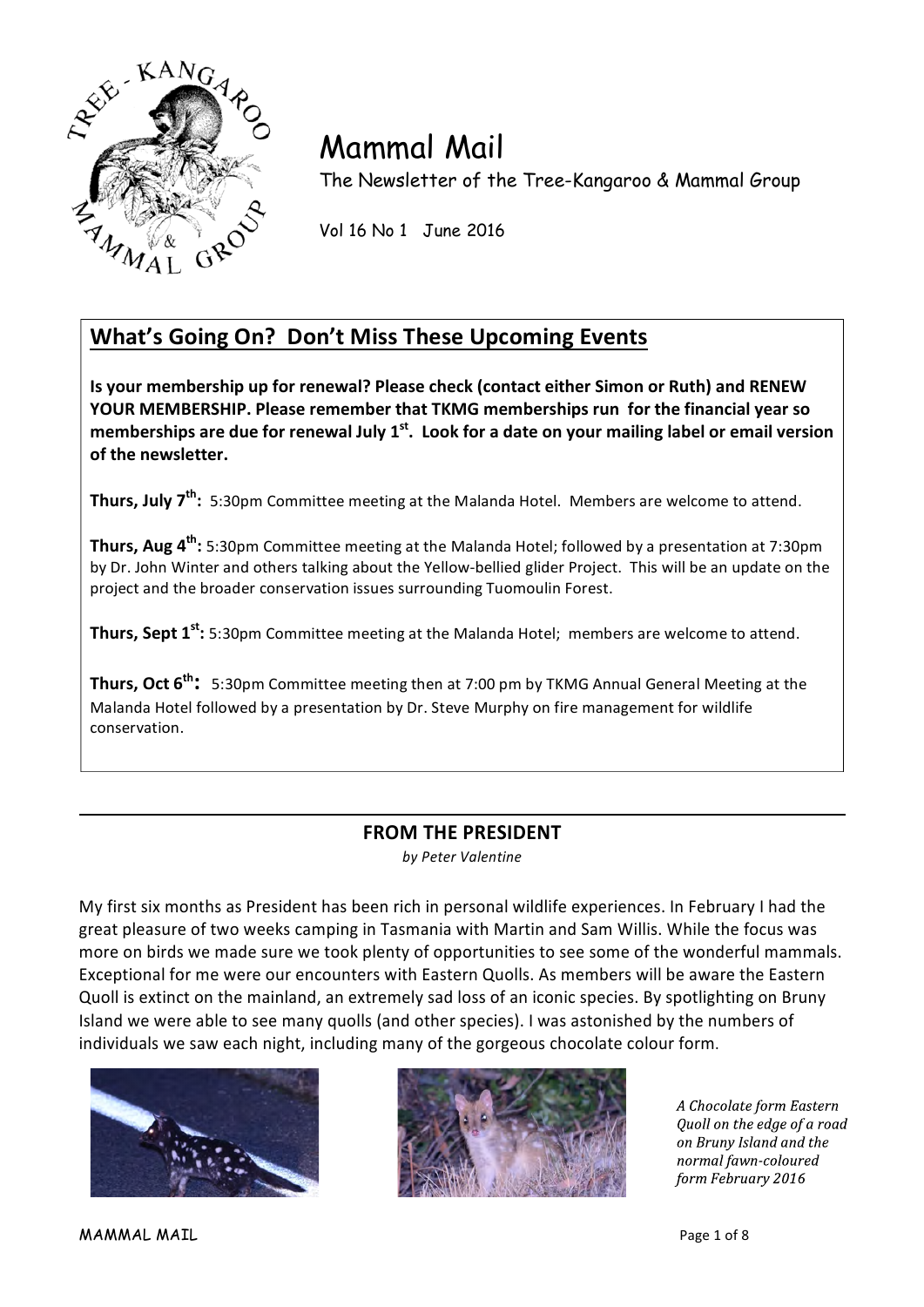## Fancy having quolls so abundant! Amazing.

During two nights we saw 29 Eastern Quoll and 19 Eastern Quoll respectively and were astonished at the abundance we encountered. In addition, on Bruny Island we enjoyed many Brushtailed Possums (including the white form), lots of Bennet's Kangaroo (including white form), Wombats, Tasmanian Pademelons and Potoroos. A special treat was the occasional encounter with the very hairy Tasmanian Echidna. We were disappointed at the number of roadkills we noticed including several Eastern Quoll and occasional Tasmanian Devil. On this trip we missed devils in the wild but did see them at a captive breeding establishment

# Local wildlife care.

Margit Cianelli had a young Platypus brought into care and worked strenuously on trying to save it, trying lots of different food including fish bought from the pet shops. Several members helped out and the Committee decided to assist with funds also but the effort failed unfortunately. It does seem extremely challenging to assist these young platypus ... perhaps by the time they wander into somebody's yard they are already too far gone. I was also delighted to meet with Kimberley, the Lumholtz Tree Kangaroo reared by Margit and used as a model for the "Virtual Tree Roo" project with James Cook University. Some Committee members have been guinea pigs in trying out the system and we look forward to further progress on this educational project.

In April I was given an excellent introduction to the Tree Roo Rescue and care facility in Malanda by Karen Coombes and her husband Neil McLaughlan. The facilities are impressive and extensive but of course it was sad to see so many animals needing care. The hazards of roads, of dogs and other threatening processes seem to mean a steady stream of animals needing care. It is pleasing that many of the rescued animals recover through the contributions of volunteers and donors.

#### **Conservation Issues**

The latest addition of another 49 species to the threatened species list by the Federal Government (May 2016) is a good reminder at how little the commitment is nationally to conservation of our wildlife. In the same breath the Federal Government has provided no extra funds for threatened species even though most of the threatened species do not have a conservation plan. It can also be highlighted that usually one expects greater concern to be expressed by the national government, especially over endemic species. But this does not seem to be the case. For example the latest additions include the Brush-tailed Bettong (Woylie), which has now been listed as Endangered. The IUCN has it listed as Critically Endangered as does the NGO produced Action Plan for Australian Mammals. While we might debate the relative merits of focussing on habitat management versus individual species, the laws are designed to reflect concerns about species extinction and the consequences of listing should mean more funds to address the biodiversity extinction crisis. That is not the case with this Government. It ought to be.

We have already lost 27 mammals and 22 birds since european settlement (now officially designated as extinct) and we have many more now threatened. Sometimes it does seem we are simply monitoring in the name of conservation the long decline of all our species. The 20 by 2020 national "strategy" gives priority for conservation to just 20 species. Many others are equally or even more threatened. It does not seem the magnitude of the crisis is appreciated in political spheres where money does seem available to help out big polluters, miners and defence contractors but not to take on a relatively inexpensive task such as feral cat eradication or feral fox eradication, the principal threats to smaller mammals.

On the good news front there has been a commitment from the present State Government to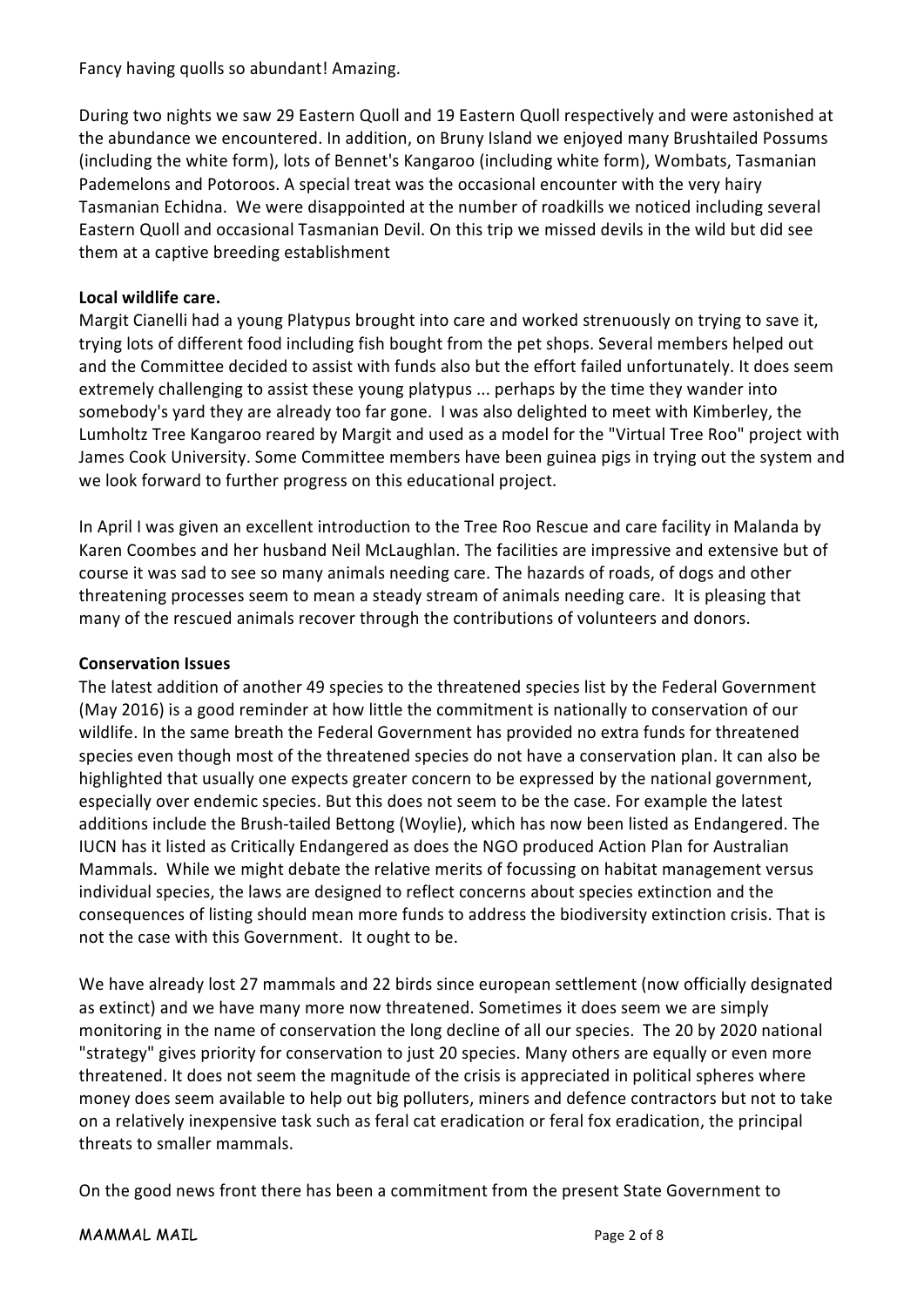permanently protect the Toumoulin Forest Reserve, which many members will be aware is critical habitat for our Yellow-bellied Glider (and other species). We are still waiting for any revision by the State Government on the near-threatened status of Lumholtz Tree Kangaroo.

# **Focus on Yellow-bellied Glider**.

The Committee has discussed an opportunity to provide an umbrella organisation role for the longrunning Yellow-bellied Glider project (with QPWS and John Winter). Previously housed within the Tablelands National Park Volunteers organisation, discussions between the two groups and the existing YBG team has led to agreement for the transfer to TKMG. At a meeting in early June we reached agreement and the logistics will be sorted out in the next little while. It will mean we add a project on Yellow-bellied Gliders to our work plan. Of course old hands will recall that the project began its life with TKMG and is still listed on our web site. The key volunteer and project leadership will be continuing the project within TKMG and necessary equipment and funds will also come across from TNPV. In many ways this makes good sense as the project definitely fits well within our overall aims.

# **Lumholtz Tree-kangaroo.**

Members may recall the excellent Community Action Plan 2014-2019 that came from a community workshop hosted by TKMG in 2012 (with partners Terrain and CVA). The Action Plan identified 5 goals and numerous actions. The Committee has decided that as we approach the half-way mark this year we will review progress on all these goals and associated actions. We are keen to ensure that the aspirations of the community as expressed in the plan are being progressed and if necessary to take up with appropriate partners any gaps in our progress. The Committee would welcome input from any members in this activity. Later in the year we will report on our findings.

Elsewhere in the newsletter Amy Shima provides an update on the research projects involving Lumholtz's Tree-kangaroos.

The Committee is anxious to advance the new web site and has been working on getting better content. We would be delighted for any input from members on these efforts. We had a fascinating presentation from Dr Tasmin Rymer on her behavioural studies on the Fawn-footed Mosaic-tailed Rat (*Melomys cervinipes*). It was a fascinating study by Tasmin and her students. Elsewhere in the newsletter there is more information for members unable to be present at that meeting. The next presentation (in August) will feature Yellow-bellied Gliders.

No doubt members are already talking with candidates about the importance of conservation of wildlife as a factor in their voting intentions. So far not much mention of the environment from the Government this time around even though they boast the world's greatest Environment Minister. I felt complete sympathy for the global expert on corals, Professor John (Charlie) Veron's comment in the latest *Saturday Paper*. He said that speaking with Mr Hunt was frustrating and like speaking with a schoolkid he was so poorly informed about the issues. Actions by the government seem to support Charlie's assertion.

In a short time we will have the results of the Australian national election ... will those results lead to any improved outcome for wildlife I wonder? And to our own human well-being.

I hope to see many of you in the next few months.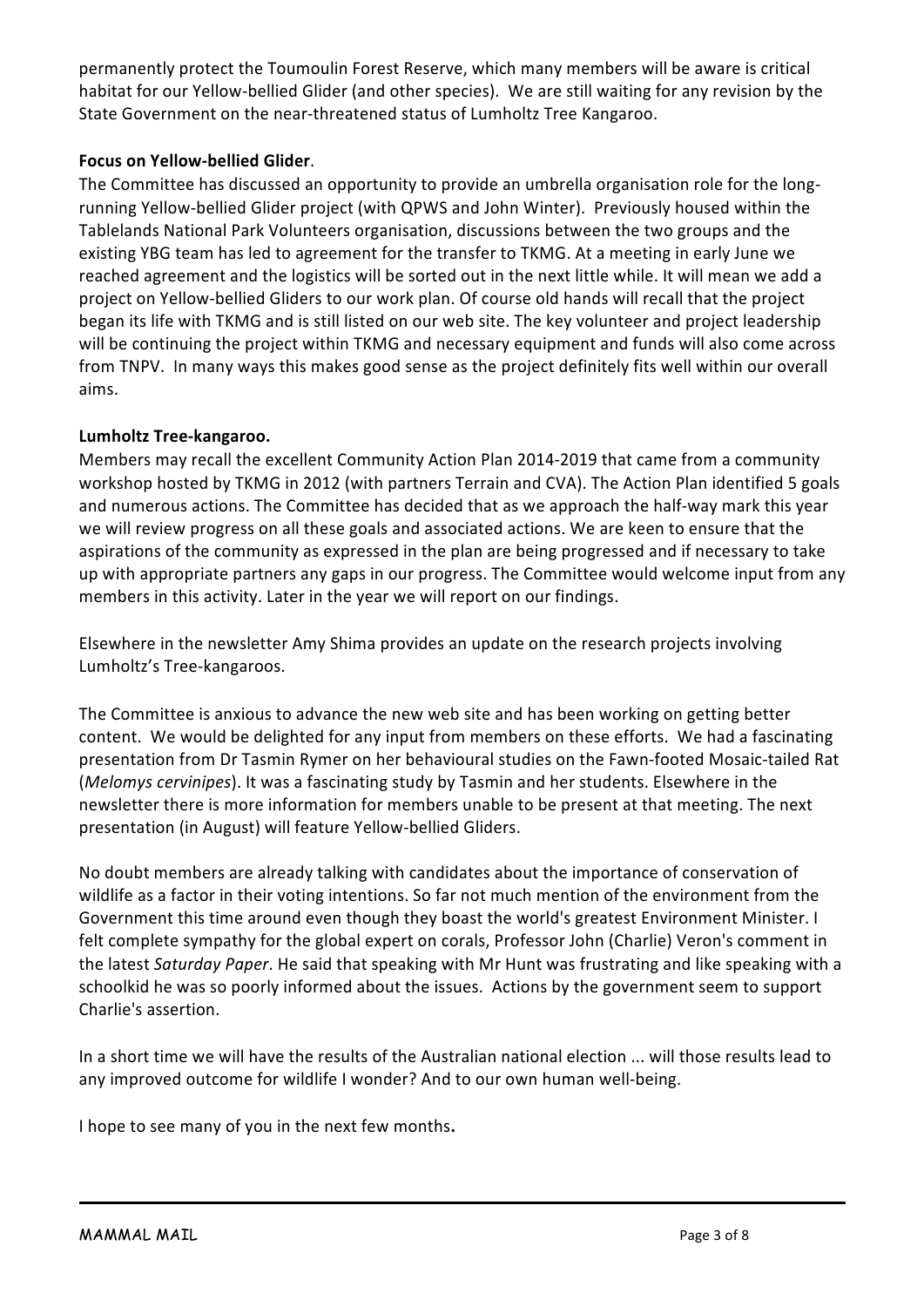# **Report on the Rock Road Corridor Project to QPWS**

*By David Hudson, TKMG Project Officer*

The Rock Rd corridor project continues its remarkable progress. This year 11,947 seedlings were planted, including the 2,902 supplied by QPWS. Of these, 1,925 were used for infill in last year's site (compartment 11 in the attached) with the balance of 9,045 going into a new site (compartment 12), which equates to

approximately 4 hectares of new plantings. TREAT held 3 planting days over which c7,500 seedlings were planted; the balance were planted by CVA under the direction of Mark McCaffrey, who deserves special mention for his absolutely outstanding efforts.

Apart from on-going maintenance and minor infill planting this effective completes the northern portion of the corridor. Work will continue on the southern portion with South Endeavour Trust securing funding through the Federal Government's 20MillionTrees program to complement their own significant contribution.

The 2017 seedling contribution from QPWS will again be allocated to this corridor, although specific site allocation has not yet been determined. This project remains a fantastic example of how much can be achieved through a partnership approach; thanks again for your very valuable contribution. 



# Rock Road plantings - 20th February, 19th March, 2nd April (2500, 2500, 2000 trees) *By Simon Burchill*

The Rock Road plantings are on some steep slopes at Upper Barron and are part of a TKMG project, with funding from an Everyone's Environment Grant. The Rock Road Wildlife Corridor will connect 1000 ha of freehold habitat (known as the Mt Hypipamee outlier) to the Herberton Range National Park section of the Wet Tropics World Heritage Area. This landscape linkage is identified as a Wildlife Corridor of Regional, State and National Significance. The 1000 ha freehold remnant is largely covered by existing (gazetted) Nature Refuges, a number of which have been subject to significant restoration works over the last decade.

This year saw the completion of the section that was one of the biggest gaps in the corridor, with this area now planted up as a 250 metre wide corridor. The three plantings started at the bottom of the eastern hill where soil moisture was likely to be highest and worked our way up the slope. After last year's dry planting, tanks had been installed to water the trees, and they were needed this year for all three plantings.

Preparation for these plantings is a massive job, partly due to the number of trees being planted, and partly because the steep slopes mean there is no access for a tractor and slasher to mow the grass down. This meant that each hole needed the long grass chipped away before the holes where augered, the long grass did provide good mulch for the young trees.

The weather was sunny and hot for the first planting. On the Friday before the planting I was helping put out fertiliser and water crystals in fine weather, but when I drove home it was through heavy rain from Broomfield Swamp to Peeramon. Better conditions prevailed for the second, and it was windy and cool for the third, with even some light mists of moisture. Scrubfowl calls in the nearby forest greeted us at the first planting and Chowchilla calls were an additional pleasure for a while at the second planting.

A Conservation Volunteers Australia (CVA) team was present at all the plantings, and had helped with the preparation in during the week, and the SFS students came to the 2nd and 3rd plantings. The first planting was extended after the scheduled 2500 trees were planted, to help the small CVA team that day with their scheduled planting - they were watering all the trees afterwards.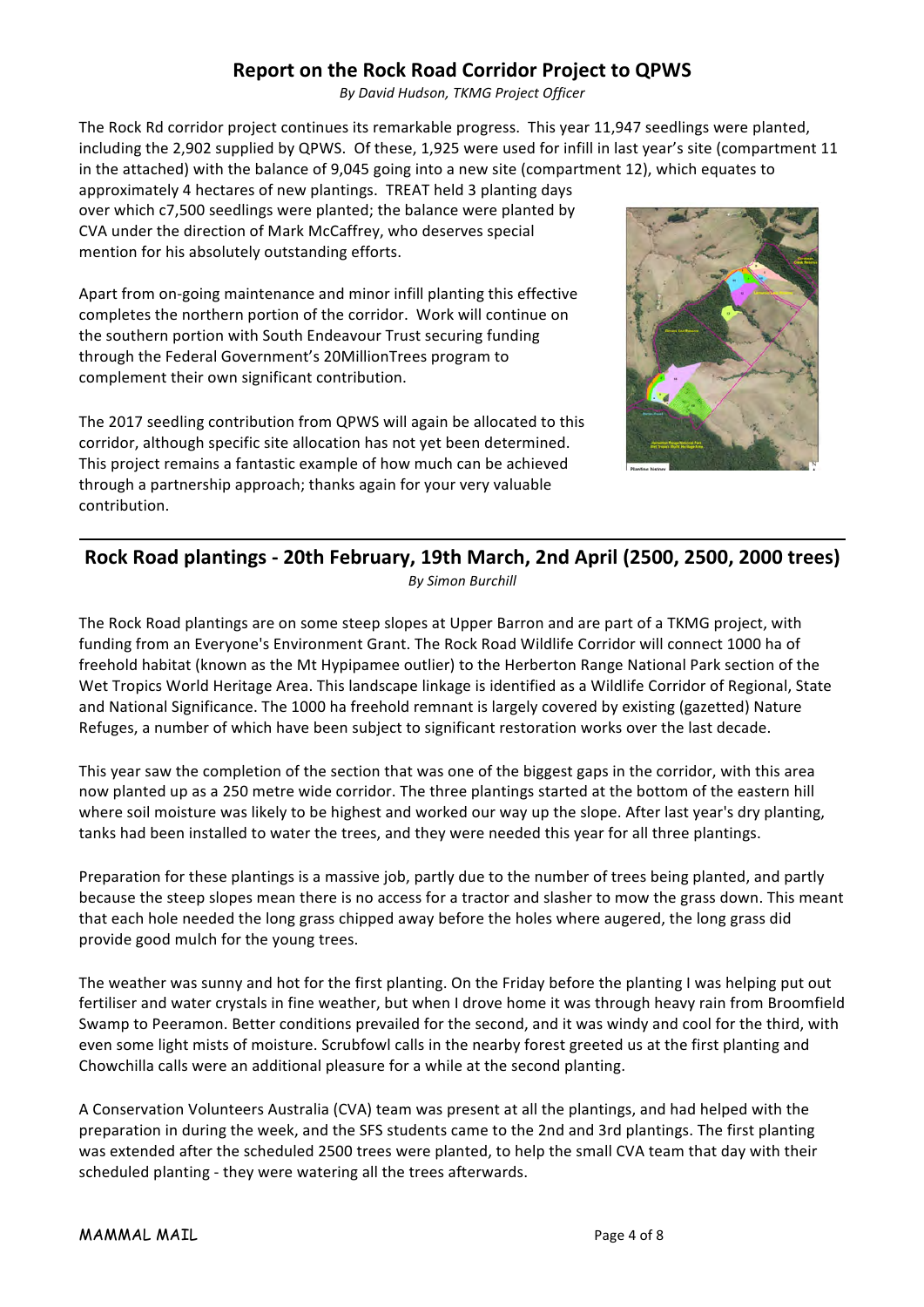Thanks to TREAT for their organisation of the community tree plantings this season, and the TREAT 'Dream Team' catering crew.

#### **TKMG Outreach to Malanda Primary School Year 3 Students at Malanda Falls Visitor Centre** *By Amy Shima*

A big thank you to TKMG Treasurer, Ruth Whiston, who recently spent all day at the Malanda Falls Visitor Centre giving talks about tree-kangaroos and other mammals to 45 - year 3 students from the Malanda State Primary School. The large group had to be split up into 4 smaller groups so Ruth had to share her knowledge and stories of tree-kangaroos and other mammals of the region. According to our sources, Ruth was fantastic in sharing her tales of her experiences with local wildlife and the event may become an annual fixture!

#### Do Melomys have personalities? How can we know?: *by Peter Valentine*

The June talk at TKMG was a fascinating presentation by *Dr Tasmin Rymer* of James Cook University in Cairns. Tasmin grew up in South Africa where she completed her PhD but moved here in 2012 as a lecturer and researcher. On Thursday 2nd June Tasmin described the work of her ongoing projects on wildlife behaviour, including the work of several of her students.

The Fawn-footed Mosaic-tailed Rat (*Melomys cervinipes*) is relatively common in our tropical rainforests and it was the subject of this behavioural study. The JCU Cairns campus has lots and that provided easy access to a suitable population. Tasmin and her students established captive populations for the observational work and the different studies looked at discrete questions about individual animal behaviour in response to varying environment and stimulation. Personalities, or "behavioural syndromes" in animals are defined as consistent individual differences in behaviour that are correlated across contexts and situations. Tasmin gave an example from humans where some of us (bolder individuals) engage in many different forms of risky behaviour (the bungee jumper might also do whitewater rafting) whereas shy individuals might be content to read a book while on holiday or at the end of a day at work.

Tasmin described "bold" animals as those more willing to take risks, such as foraging in open environments. "Shy" animals are more likely to stay under cover than venture into open, risky, environments. With these basic premises Tasmin and her students explored differences in bold and shy behaviour by constructing artificial habitats (enclosures) that had both risky (open) situations and safe (lots of cover) environments and exposed a sample of melomys to the

different environments. As expected Tasmin did find that some individuals were bold and some not so. Interesting there seemed to be greater boldness in



animals captured in more open environments on campus compared with those captured under rainforest. This study demonstrated that some individuals are consistently more bold, while others are consistently more shy.

These simple behavioural observations were also further examined by assessing certain hormone concentrations in the blood, specifically corticosterone (which mobilizes glucose in response to stress, enabling "fight or flight" responses). In other species it has been found that animals that are more bold have lower corticosterone concentrations. In melomys there was no relationship between boldness and corticosterone, but bolder animals did have lower glucose concentrations. The study also examined testosterone levels, a steroid hormone important in development of male reproductive organs, as well as body size. Testosterone is associated with aggression and dominance and in other species bolder animals have higher testosterone concentrations. Bolder melolys do have higher testosterone in response to stressful situations. Testosterone is "costly" to produce, which likely explains the lower glucose in bolder melomys. Tasmin suggested that this might represent a physiological trade-off between glucose and testosterone,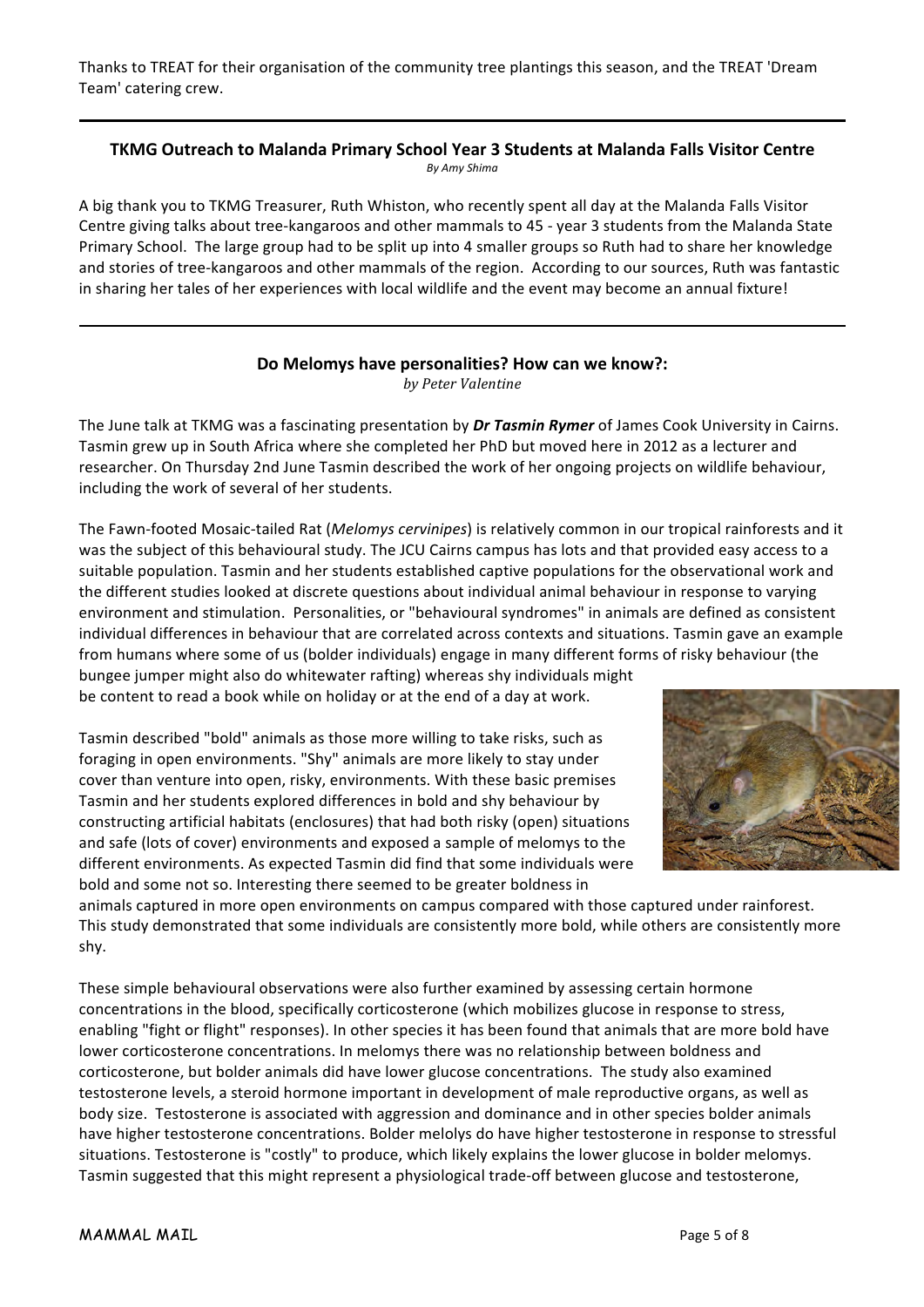where energy is directed to the production of testosterone at the expense of other functions that require energy.

Tasmin mentioned some of the challenges in the research, particularly getting a good sample; acclimatising the animals to captive situations and teaching them to do various activities during their relatively brief period of captivity. Obtaining blood from such a small animal also posed a challenge. Given the success to date further studies are planned including the study of emotion and spatial cognition. Members had many questions and comments and expressed interest in the project. There was some discussion about the possibility of toxoplasmosis being a confounding variable through induced boldness but Tasmin felt confident this was not an issue in her study.

The members showed their appreciation to Tasmin for her interesting talk and looked forward to further updates on such studies. I would like to thank Tasmin for assistance in putting together this report although any errors are surely mine!

#### **Update on Research Projects involving Lumholtz's tree-kangaroo** *by Amy Shima*

Research on Lumholtz's tree-kangaroo to learn more about the species was one of the goals of the TKMG Community Action Plan. Much progress is being made on this front with projects by students from James Cook University, School for Field Studies and, starting soon, University of Melbourne. The research projects cover a wide range of questions from retrieving DNA from scat to try to identify individual animals; using new techniques to survey for tree-kangaroos, reporting sightings of tree-kangaroos to add to the database of where they are found and looking at the population and the health of the population (the project Roger Martin and I are undertaking).

Avril Underwood has finished her scat collection and is spending her time locked in the laboratory analyzing samples and pouring over pages of DNA code. I think she misses being out in the forest but is looking forward to completing her project soon. 

School for Field Studies is having their students work on many aspects of the biology of Lumholtz's tree-kangaroo, including 1) distribution and habitat requirements of LTK including assessments of its' responses to fragmented landscapes (using spatial analytical tools); 2) role of structural features in habitat use of LTK; 3) Development of non-invasive methods of abundance assessments (testing available software and the suitability of facial traits; 4) colonization of rainforest restoration sites; 5) intra-specific behavior (specifically marking behaviours and mother-joey interactions);6) anti-predatory behavior and its evolutionary basis; 7)development of a protocol for the preparation of the release of orphaned LTKs; 8)food preferences and detoxification strategies of LTK; and 9)modelling climate change impact on LTK distribution and landscape use (using various modelling software).

The study on the health and population of Lumholtz's tree-kangaroo is continuing. The road mortality work is currently being written up for publication. We are still interested in reports of tree-kangaroos killed by dogs or vehicles and will go out to collect carcasses for post-mortem examination and sample collection. While we will be publishing on what we've learned so far, continuing to collect information on predator and vehicle deaths in tree-kangaroos will give us valuable information over a number of years. Our thanks to the Eacham Times and numerous businesses in the area for their help in spreading the word about our interest in injured or dead tree-kangaroos. Thanks too to all of those people who have reported tree-kangaroo carcasses. We are especially grateful to those brave individuals who have been willing to report dogpredation (often from a pet dog) of tree-kangaroos. While we encourage people to control their dogs and be responsible pet-owners, we recognize that even the most responsible pet owner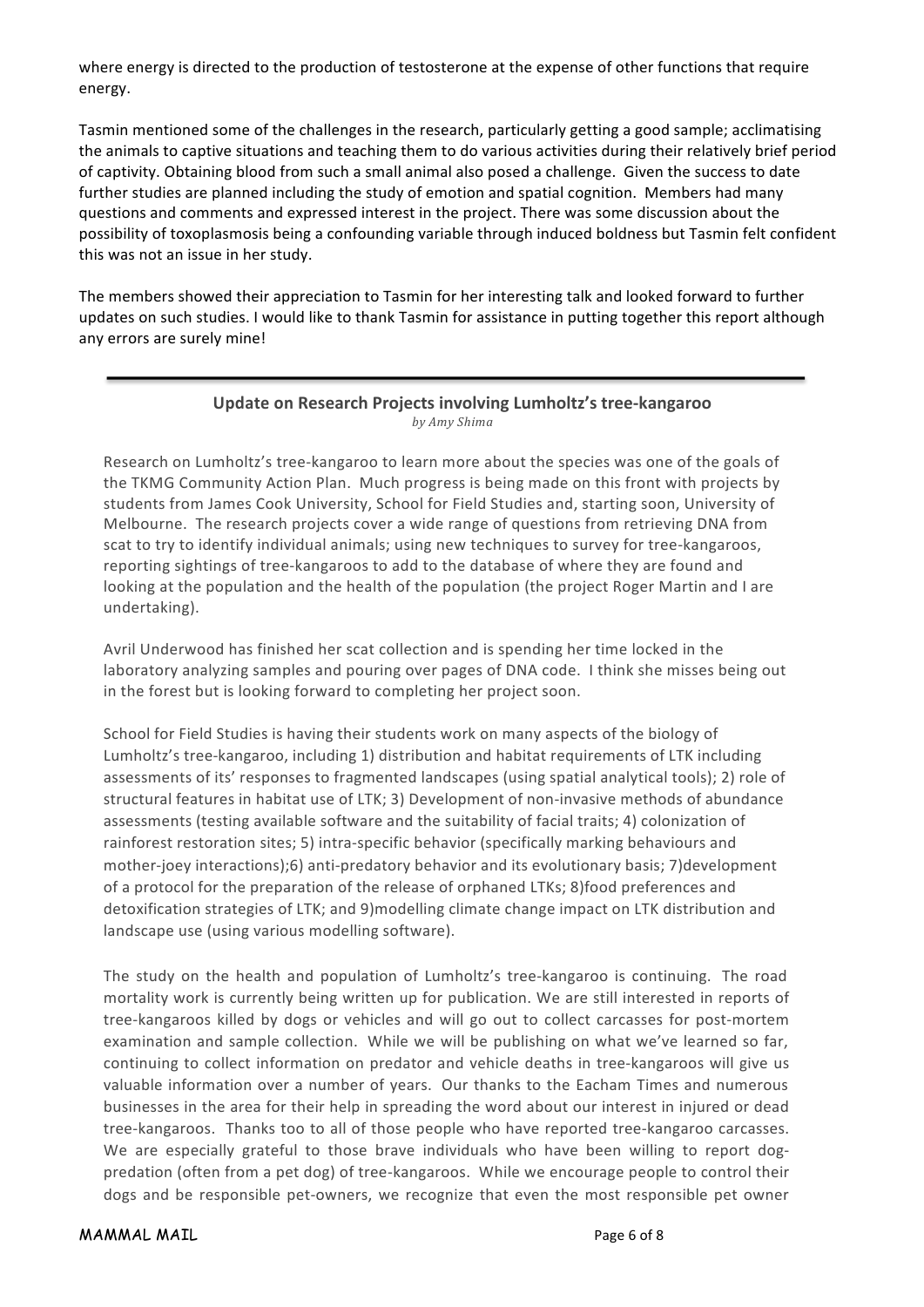can't keep a dog in its' own backyard from going after a tree-kangaroo who happens to run right in front of an animal. There have been some very interesting and thought-provoking findings from some of the carcasses. Work is still being completed and articles on our findings are underway for submission to peer-reviewed scientific journals.

We've got radio-tracking/gps collars on a number of animals. You might see a tree-kangaroo who is one of our study subjects—but you'll need a good view with binoculars to spot the tracking collar. We are using both radio-tracking and global positioning satellite (gps) technology to track tree---kangaroos. We're out and about quite frequently in various locations throughout the Atherton Tablelands. Work is now focusing more on the more remote and unstudied areas where tree-kangaroos live but we're still 'in town' monitoring on animals

We are starting work with a Masters student from University of Melbourne on surveying techniques. He is part of a group of top-notch ecological modellers with a strong publication record and rigorous standards. It's great to have interest in tree-kangaroos from such a strong research group. He's in need of volunteers to help with his surveys, so if you think you might be interested (the survey will run from mid-June to end of July), please contact Amy at 0499-180-961.

Work is continuing on determining the cause of eye abnormalities and blindness in wild tree-kangaroos. We are making good progress and early indications are making a strong case for an infectious cause which may be treatable and preventable.

# **Volunteer Opportunities**

On-going volunteer opportunities: We always welcome members who are willing to spend part of their Yungaburra Market Saturday helping out at the TKMG market stall. Even if you can only stay for a short while, it will help and you'll be doing your part to help TKMG get the message out about tree---kangaroos and other mammals in the Wet Tropics and Atherton Tablelands. For further information, please contact Simon Burchill 0407---091---347 or sbburchill@gmail.com or any of the TKMG Committee members.

**Do you have writing, editing and publishing skills?** The newsletter editor would welcome assistance from anyone with an interest in writing and editing and in tree-kangaroos and other mammals. It's a big job to get the newsletter out and having someone else to help with the task would be most welcome. If you think you might be interested, please contact Amy (0499-180-961) or tkmgnewsletter@gmail.com.

**Do you have computer/internet/website skills?** TKMG would love to have a member (or members) step up to help with the new website and our Facebook page. Please contact any of the Committee members for more information.

Tree-kangaroo and Mammal Group is a Community Organization so, step up and be an **active** member of our community. Volunteer to help us spread the word about the fascinating environment and amazing animals who inhabit it.